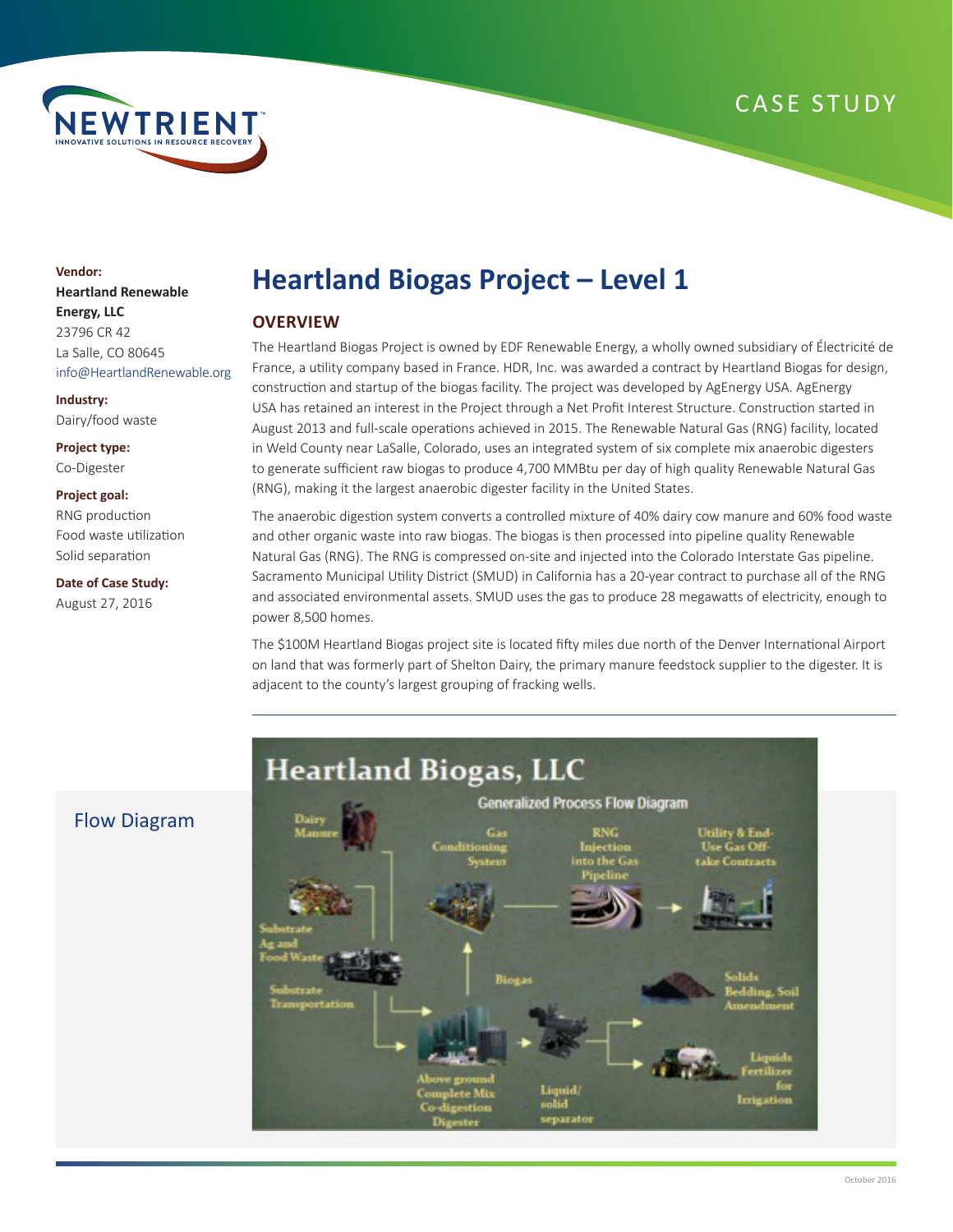# **PROJECT OVERVIEW**

The Heartland Digester produces Renewable Natural Gas through anaerobic digestion of a mixture of manure and food/organic waste. The facility receives approximately 400,000 gallons of feedstock daily including 180,000 gallons of manure from two local dairies and 200,000 -240,000 gallons of food/organic waste substrate DAF and FOG from local food processing plants, distribution centers, and city food waste collection programs.

**Manure —** Shelton Dairy, one of Heartland's suppliers of cow manure, is a 3,000 head dairy adjacent to the project site that uses a combination of scrape, flush, and free-stall manure management techniques. The dairy recently built a new heifer facility that will house an additional 1,000-2,000 head, and that will increase the manure supplied to the project. Manure is also supplied by M&J Dairy that is eight miles North of the site. A total of 180,000 gallons per day of manure at 14% solids is delivered to the project. The manure does not include parlor water.

**Food Waste —** Currently, the Heartland project receives food waste and organic substrates from a 700-mile collection radius that stretches from Denver, Boulder, and Fort Morgan, CO and into Wyoming. This radius includes the Leprino cheese plant, a 5,000 head per day JBS beef processing plant in Greeley, CO and another similarly sized Cargill plant, three dog food plants (which send off-spec dog food), dewatered grease trap waste from local restaurants (20,000 – 30,000 gallons a day), and other organics.

Heartland has a 20-year contract with A-1 Organics to collect, deliver and process organic waste. A-1

Organics owns and operates the on-site food waste processing center. If the Heartland digesters are down or at capacity the food waste is diverted to the Rattler Ridge 430 acre compost facility 10 miles from Heartland that provides back-up capacity.

The food waste received by the facility runs through a Ecoverse Tiger HS640 Food Depackager system, which is an initial processing step to remove all packaging and non-organic material (it can handle any packaging except glass). The system can process 20 tons per hour and currently only runs Monday through Friday one shift a day.

**Primary Revenue Streams -** The project relies on the sale of natural gas for about 80% of the project's revenue and sales of compost for about 20% of the revenue. Heartland agreed to supply SMUD up to 7,000 decatherms/day of Renewable Natural Gas.

The production of 300-340 cubic yards/day of fiber is sold as a peat moss replacement to a processsor The fiber replaces the purchase of higher priced peat moss from Canada. This results in savings for both transportation costs and avoided GHG emissions from the mining of peat bogs. The fiber from Heartland has a slightly higher pH than naturally occurring peat moss, so the facility adjusts the pH using the acidic production water discharged from certain process equipment.

**Water and Nutrients to Local Famers —** The Heartland Digester is a dry climate digester which means the 400,000 gallons of micronutrient- and nitrogen-rich liquid soil amendment produced daily from the digestion and gas production process is a valuable resource to local farmers. Heartland built



- **•** The anaerobic digestion system converts a controlled mixture of 40% dairy cow manure and 60% food waste and other organic waste into raw biogas.
- **•** Uses an integrated system of six complete mix anaerobic digesters to generate sufficient raw biogas to produce 4,700 MMBtu per day of high quality Renewable Natural Gas.
- **•** Largest anaerobic digester facility in the United States.



**Figure 1.** Heartland Biogas Project – Weld County, Colorado.



**NEWTRIENT** 10255 W. Higgins Road Suite 900 Rosemont, IL 60018 1.866.123.4567 info@newtrientllc.com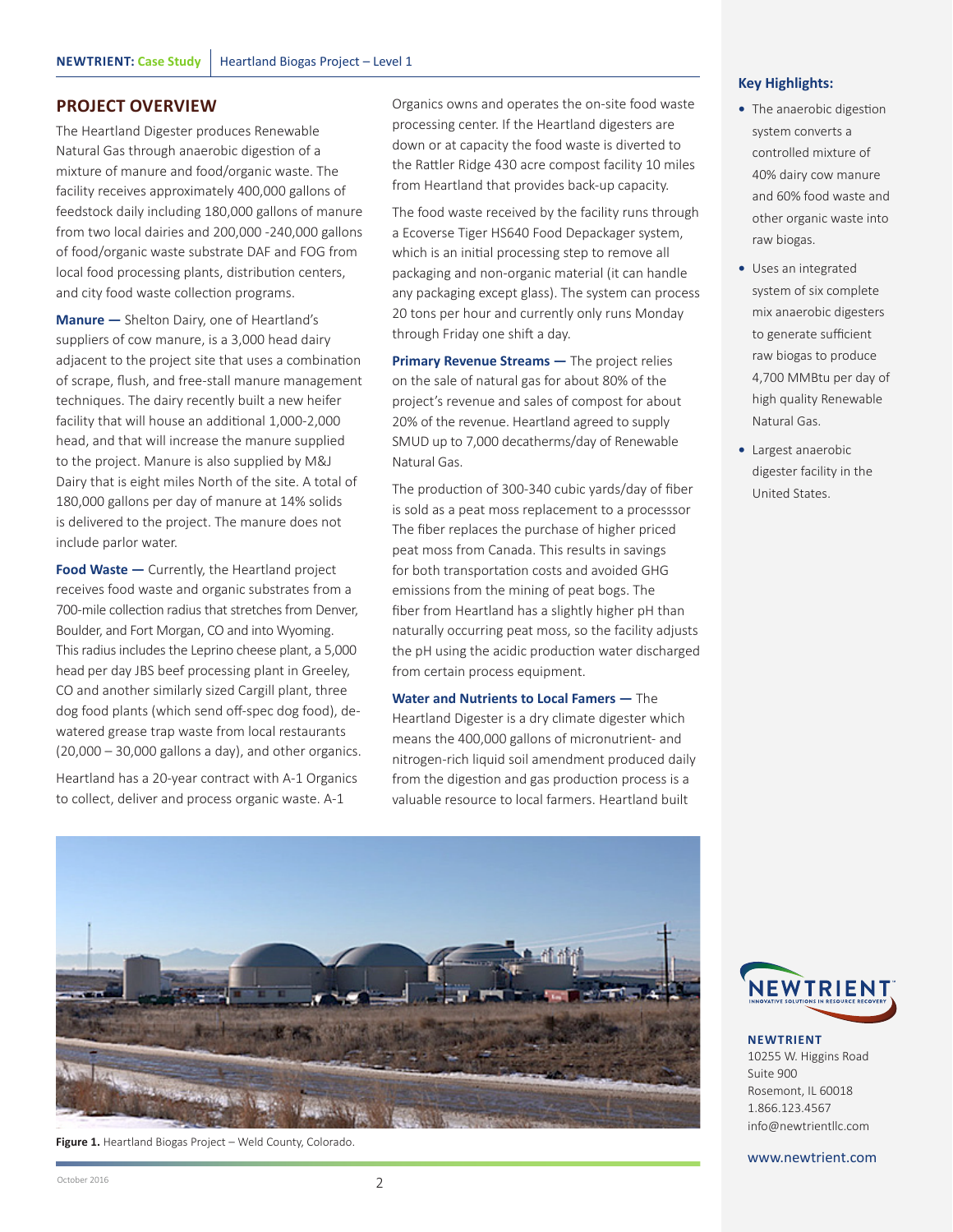a six mile pipeline to carry the water to farms for irrigation reuse. They have 42 M gallons of onsite water storage, 30 M gallons of offsite storage, and another 30 M gallons of storage under construction offsite. The additional storage is needed since the demand for water is variable and based on crop rotation needs and weather.

**Six Thermophilic Digesters —** At present, six digesters are operating at 129-130°F (131°F is optimal), which is in the thermophilic range. A thermophilic digester design was selected to reduce retention time and increase throughput. The digesters are heated using natural gas from the pipeline (not the project RNG) at a cost of \$2 MMBtu. Electricity is supplied by Poudre Valley Rural Electric Cooperative, a member of Tri-State Generation and Transmission Cooperative in Denver. The Cooperative built 12 miles of electric distribution lines to provide the necessary power requirements of the Project.

**Gas Cleaning —** The facility uses three Greenlane Totara Plus wet scubbers and a deoxo unit to remove excess oxygen from the gas. Once the gas is cleaned, it is run through one of three compressors to generate 4,700 MMBtu per day of pipeline quality compressed natural gas at 1000 psi.

**Manure and Food Recipe —** The digester uses a precise but changing recipe of food waste and cow manure to achieve optimal gas production. The facility has two 600,000-gallon substrate tanks to separately store the high fat and low fat food waste materials, which are filled directly from the food depackaging system. These tanks then feed two 20,000 gallon dosing tanks which blends the substrate with the manure in appropriate quantities. The mixture remains in the tanks for 10-12 hours, and pulses out periodically. The final mixture is then pumped into one of six 1.7 million gallon internally heated bioreactor tanks (30'x100') that use propeller mixers to facilitate the digestion process.

**Solids Separation –** Once digestion is complete, the resulting digestate goes through primary solids separation consisting of two Centrysis Centrifuges. The solids (fiber) are removed by putting the digestate through a non-stop Centrysis centrifuge unit. The project has 60% excess centrifuge capacity to handle excess solids.

**Class A Facility —** The Heartland Biogas Facility is a Class A solid waste facility, which means they need to meet certain contamination prevention standards to maintain operational compliance. To minimize potential contamination from the bioreactors, the six reactors were built on top of a three-layer fused lining consisting of one 60 mil high-density polyethylene (HDPE) layer, a geo-netting (a latticed plastic netting that provides structure to the liner), and a second layer of 60 mil HDPE.

**Employees —** The facility has 23 full time employees, with 120-140 employees during peak construction. The project uses a host of external consultants to monitor the temperature and pH in the bioreactors and to test daily samples for proper chemical and biological make-up.

**Phase I and II –** The project is in its first phase of development. The Phase I project is designed to produce 4,700 MMBtu per day of renewable natural gas (4,700 decatherms/day). Phase II of the project will increase daily production to 7,000 MMBtu of RNG.

**EDF Energy —** The plant is EDF's first biogas digester in the United States. EDF invests about \$2 billion per year in the U.S. energy market, primarily in wind and solar projects. In 2015, EDF installed 7,700 MWs capacity of wind production.

# **MAIN PROJECT COMPONENTS**

- **Substrate and manure off-loading and storage area**
	- Manure pit with dilution and mixing ability
	- Substrate tanks (two) with mixing ability
	- Dosing tanks for proper mixing of manure and substrate before injecting into digesters
- **Six complete mix digesters 1.7 million gallons each**
	- Main area where methane (renewable natural gas) is produced
	- Raw biogas from anaerobic digesters is produced 24x7
	- The digesters were custom designed and constructed by HDR Engineering
- **Biogas upgrading system converts raw digester gas to pipeline quality gas**
	- Biogas cleaning uses a natural biological sulfur scrubber to remove hydrogen sulfide gas
	- A DeOxo Unit is used for final upgrading of the biogas for pipeline injection

## **Products:**

- **•** Biogas
- **•** RNG
- **•** Peat moss replacement
- **•** Liquid fertilizer



# **NEWTRIENT**

10255 W. Higgins Road Suite 900 Rosemont, IL 60018 1.866.123.4567 info@newtrientllc.com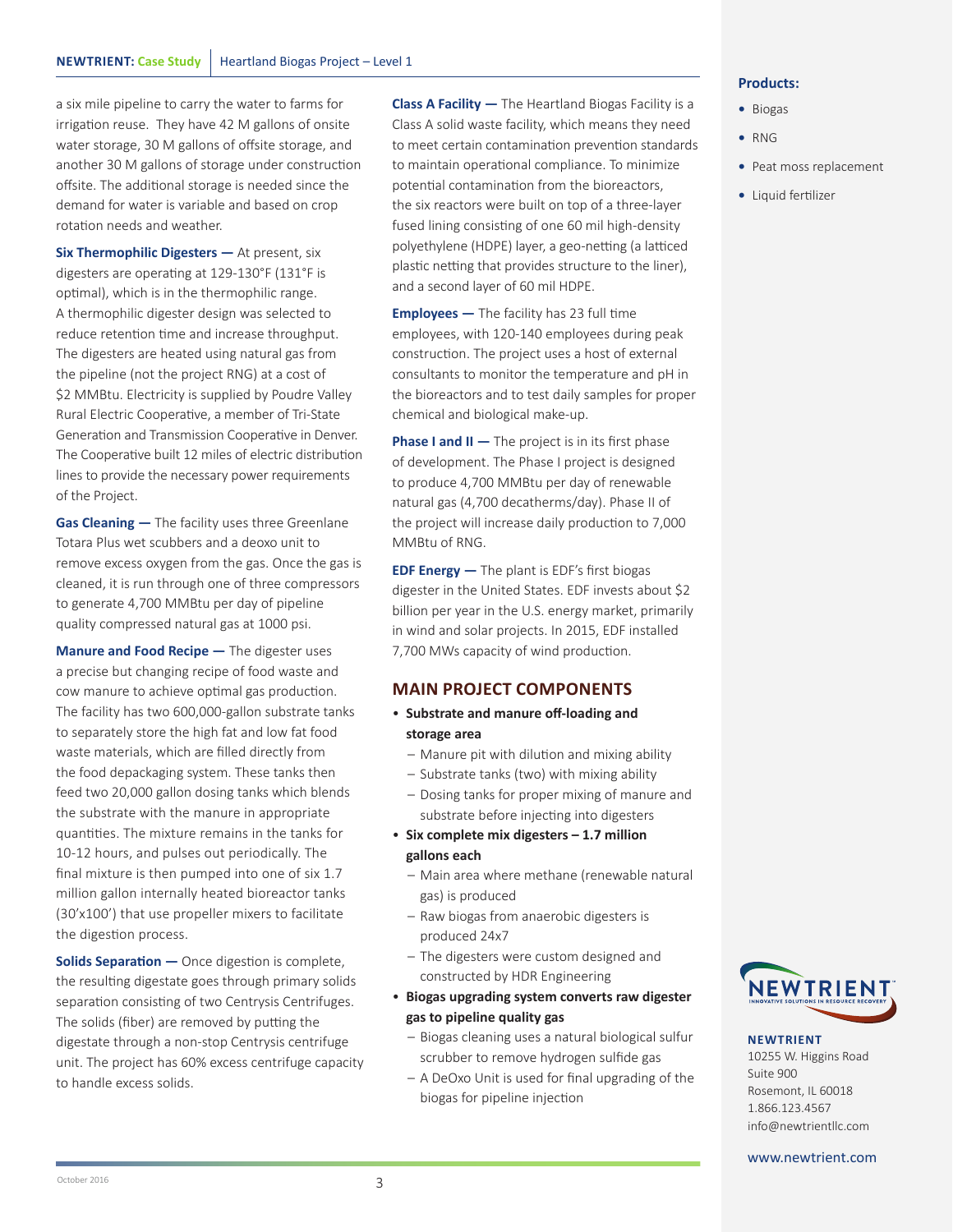

Figure 2. Eight to ten tanker truckloads daily deliver over 100,000 gallon of manure at 15% solids.

- **Solids separation system to process digester effluent** – Centrysis centrifuges are used to separate solids (fiber) from the digestate
	- The solids are composted to make a high value landscape solids material similar to peat moss
- **Covered Anaerobic Lagoon for finishing gas production**
	- The remaining liquid digestate is pumped to an 8.2 million gallon covered lagoon
	- Additional methane is captured under the cover over the lagoon and pumped to the biogas upgrading system
- **All remaining liquid digestate is pumped to two holding ponds and sold as liquid fertilizer**
	- South Lagoon: 28.3 million gallons
	- North Lagoon: 14.5 million gallons

#### **Feedstock (Manure)**

## • **Dairy Cow Manure**

- Source: Shelton Dairy and M&J Dairy
- Volume: 180,000 gallons per day at 14% solids (does not include parlor water)

#### **Feedstock (Food Waste)**

#### • **Food Waste**

- Food waste is collected from a 70-mile collection radius that stretches from Denver to Boulder and Fort Morgan and into Wyoming. The organics include grease trap waste, off-spec food, low solids (liquid) food, process waste from a meat packaging plant and a large Leprino cheese plant
- Volume: 200,000 240,000 gallons per day at approximately 23% solids
- Food depackaging is performed on-site as required using a Tiger HS 640 depackager



Figure 3. 200,000 gallons/day of food waste is processed. **Figure 4.** A tiger HS 640 is used to de-package food.



Figure 5. Six complete mix digesters - 1.7 million gallons each. Figure 6. Biogas cleaning and upgrading system.







**NEWTRIENT** 10255 W. Higgins Road Suite 900 Rosemont, IL 60018 1.866.123.4567 info@newtrientllc.com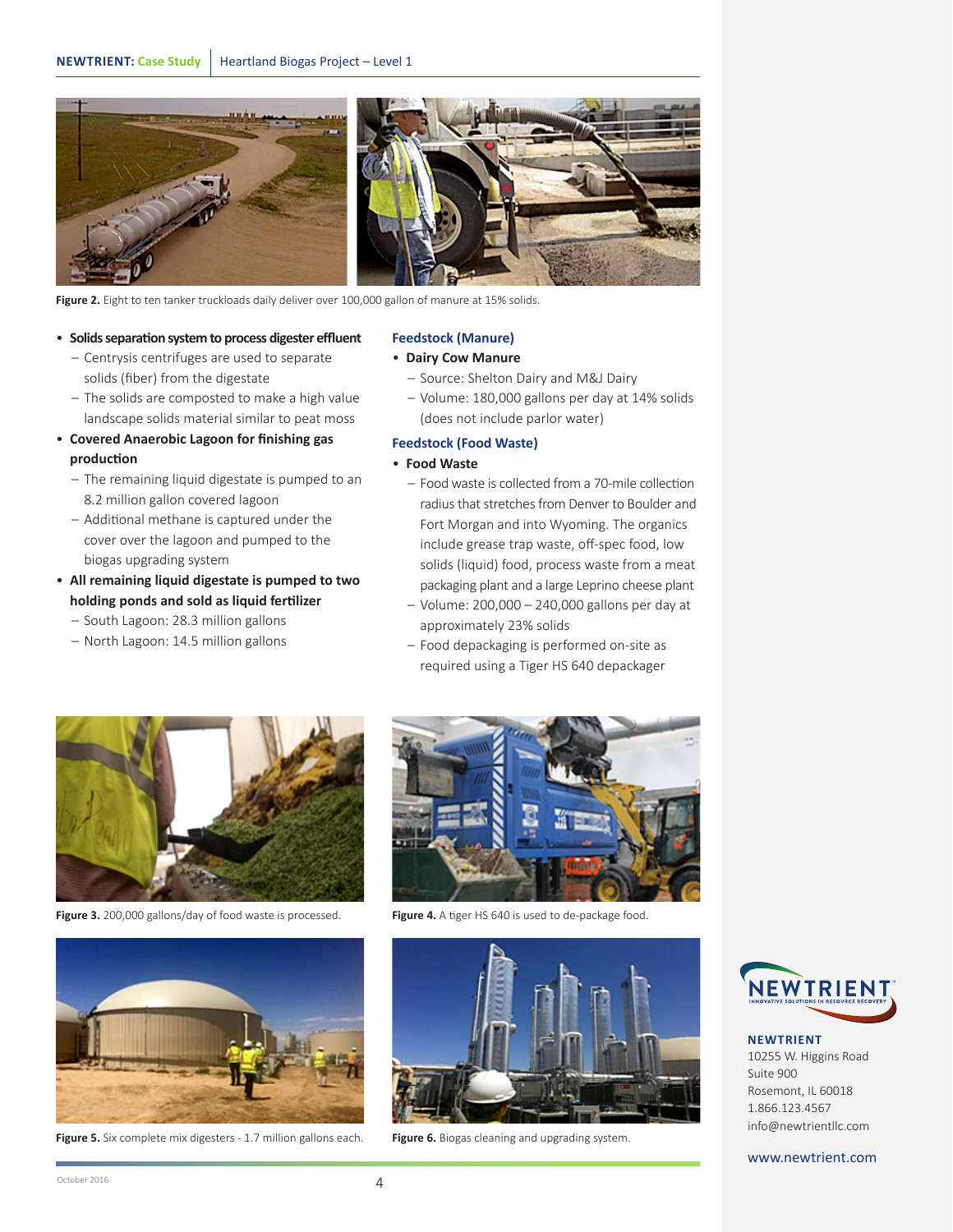# **Biogas Production and Cleaning**

#### • **Biogas Production**

- The project generates sufficient raw biogas to produce 4,700 MMBtu of RNG
- A state-of-the-art biogas upgrading system converts raw biogas gas to pipeline quality RNG
- The clean biogas is compressed and injected into the Colorado Interstate Gas pipeline

## **Solid Byproducts**

# • **Solids Production and Usage**

- 340+ cubic yards produced per day is composted on site
- Marketed by a third party as a high end soil amendment

# **Liquid Byproducts**

# • **Digestate**

- 217,000 gallons per day of liquid digestate fertilizer (nitrogen and phosphorus)
- Stored in lagoons that provide up to six months of storage
- Marketed and used as a fertilizer for local crops

# **On-Site Water Usage**

## • **Dilution Water**

- Recycled effluent: 165,000 gallons per day – Fresh water use: 50,000 gallons per day
- **Recycled Water** is pumped into manure receiving pits for mixing and dilution
- **Recycled water** is pumped into food waste receiving tanks for dilution, chopping and mixing
- **Manure and Substrate** are mixed together as appropriate for digestion in dosing tanks
- **Manure and Food Waste** slurries and water are pumped to the dosing tank to supply the six digester tanks using a formula to maximize gas production

# **Environmental Attributes**

# • **Ecosystem Benefits**

- Prevents methane emissions from landfilling waste and dairy lagoon storage of manure
- Displaces fossil fuel use from electricity generation
- Displaces fossil fuel used from fertilizer application (digestate and solids are used for soil amendment)
- GHG offsets: 64,000 metric tonnes CO2 equivalent captured as methane in digesters



Figure 7. 340 cubic yards per day of peat moss replacement. Compost is produced and sold regionally.



**Figure 8.** One of two liquid byproducts holding ponds. Total on-site capacity 42.8 M gallons.



**NEWTRIENT** 10255 W. Higgins Road Suite 900 Rosemont, IL 60018 1.866.123.4567 info@newtrientllc.com